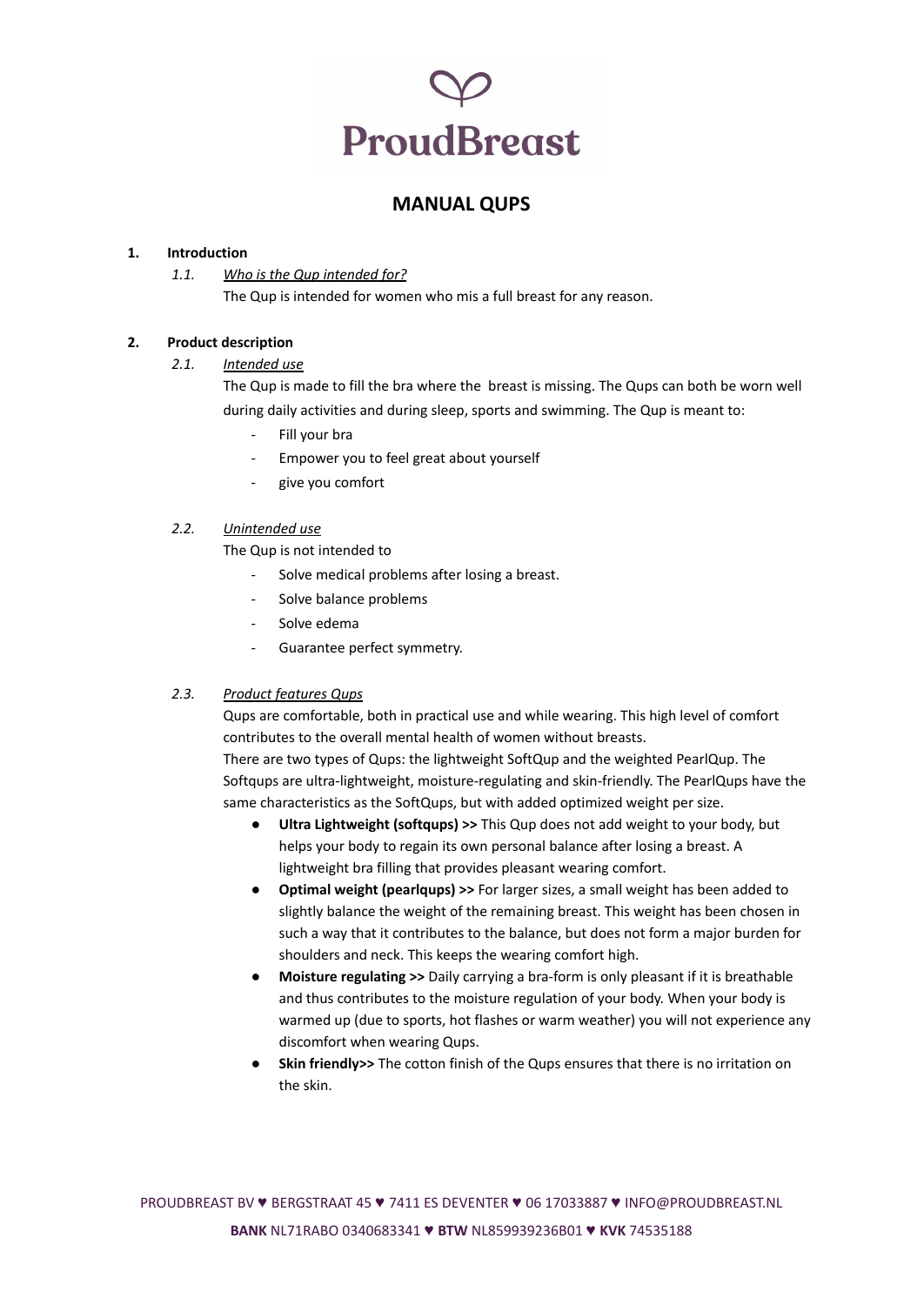# **ProudBreast**

## *2.4. Sizing*

The shape has been optimized in sizing on a wide range of standard lingerie. The Softqup is available in prosthetic sizes 2/3 (XSmall), 4/5 (Small), 6/7 (Medium), 8/9 (Large), 10/11 (XLarge) and 12/13 (XXLarge). The ParelQup is available in four sizes, size M, L, XL and XXL.

## *2.5. Product elements Qups*

A Qup is a bust made of ultra-soft foam, covered with high-quality organic cotton jersey. **Soft filling** 100% polyurethane (Oeko-Tex standard)

● The core is made of high-quality reticulated polyurethane foam (Oeko-Tex standard). This form is machine cut to shape the roundings of lingerie sizes. The back of the core is slightly concave for optimum compressibility and temperature regulation. The selected foam is selected to have the correct compressibility, thus resulting in the desired wearing comfort.

**Shell fabric version Qup** 95% cotton 5% elastane (Oeko Tex and GOTS certified)

● The cover is applied manually, that's why there may be minimal differences between the Qups. The outerwear consists of a jersey (Single Knit) of sustainable cotton and a maximum of 5% elastane. The fabrics are Global Organic Textiles Standard (GOTS) certified.

## **Shell fabric versie SportQup** 90% polyester 10% lycra

● The cover is applied manually, that's why there may be minimal differences between the Qups. The shell is made of a spacer polyester fabric with a maximum of 10% lycra. As a result, the quick-drying capacity of this Qup is higher.

## **Weight filling** (Pearlqups) 100% glass

● The filling that gives weight to the pearl qups consists of polished glass pearls, similar to those used to weigh stuffed animals. These pearls give the right weight/volume ratio so that they fit the cavity of the Qups. The number of glass beads in the ParelQups depends on the size. 60 grams have been added to the sizes M and L, to the mat XL 90 grams and XXL 120 grams.

## *2.6. Composition*

The composition of the Qups is as follows:

- **SoftQup**: Shell fabric, 95% cotton 5% elastane Filling, 100% polyurethane
- **SoftQup Sport:** Shell fabric, 90% polyester 10% lycra Filling, 100% polyurethane
- PearlQup: Shell fabric, 95% cotton 5% elastane Filling, 100% polyurethane -Weight filling, 100% glass
- **PearlQup Sport:** Shell fabric, 90% polyester 10% lycra Filling, 100% polyurethane Weight filling, 100% glass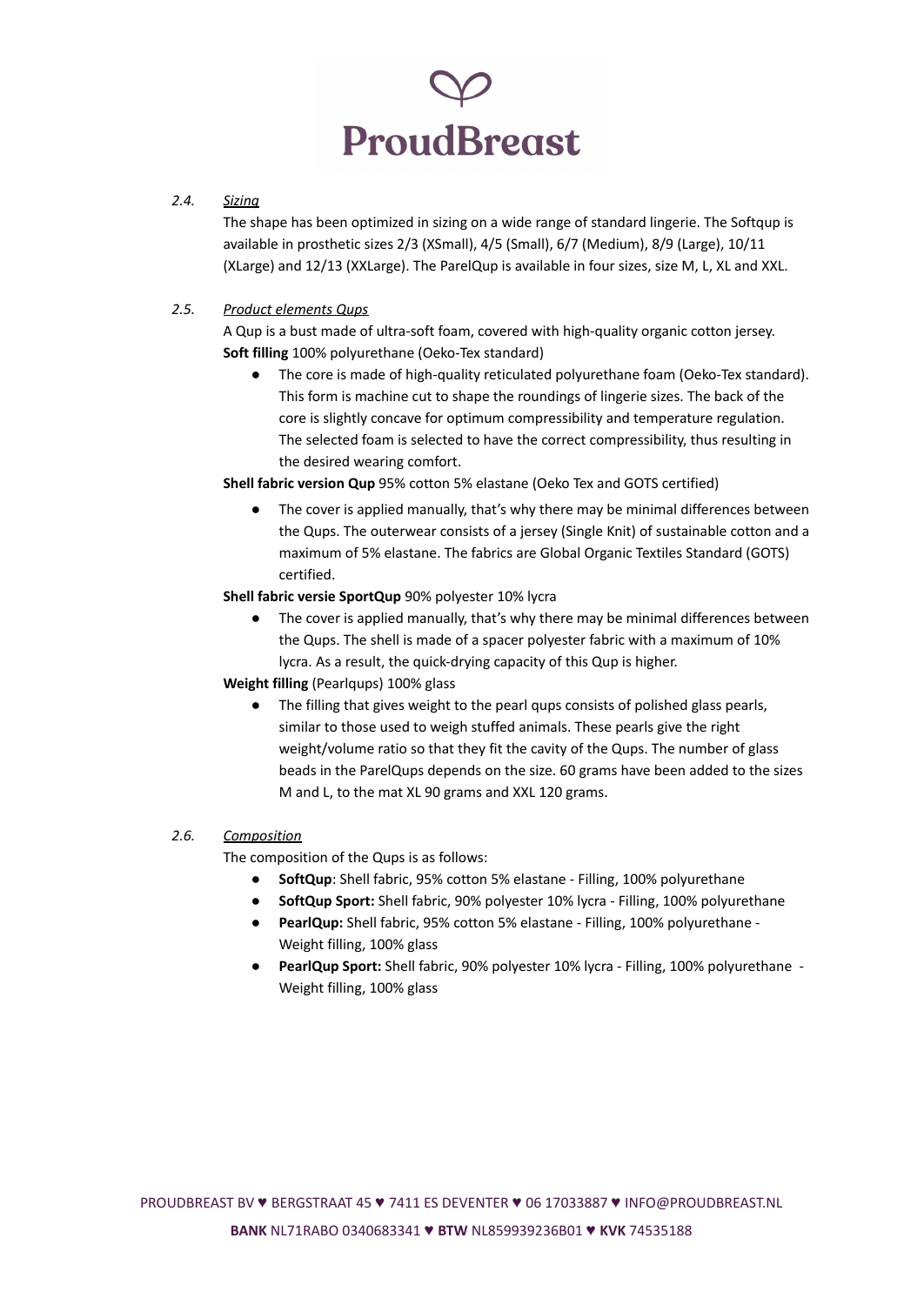

*2.7. Technical data*



PROUDBREAST BV ♥ BERGSTRAAT 45 ♥ 7411 ES DEVENTER ♥ 06 17033887 ♥ [INFO@PROUDBREAST.NL](mailto:INFO@PROUDBREAST.NL) **BANK** NL71RABO 0340683341 ♥ **BTW** NL859939236B01 ♥ **KVK** 74535188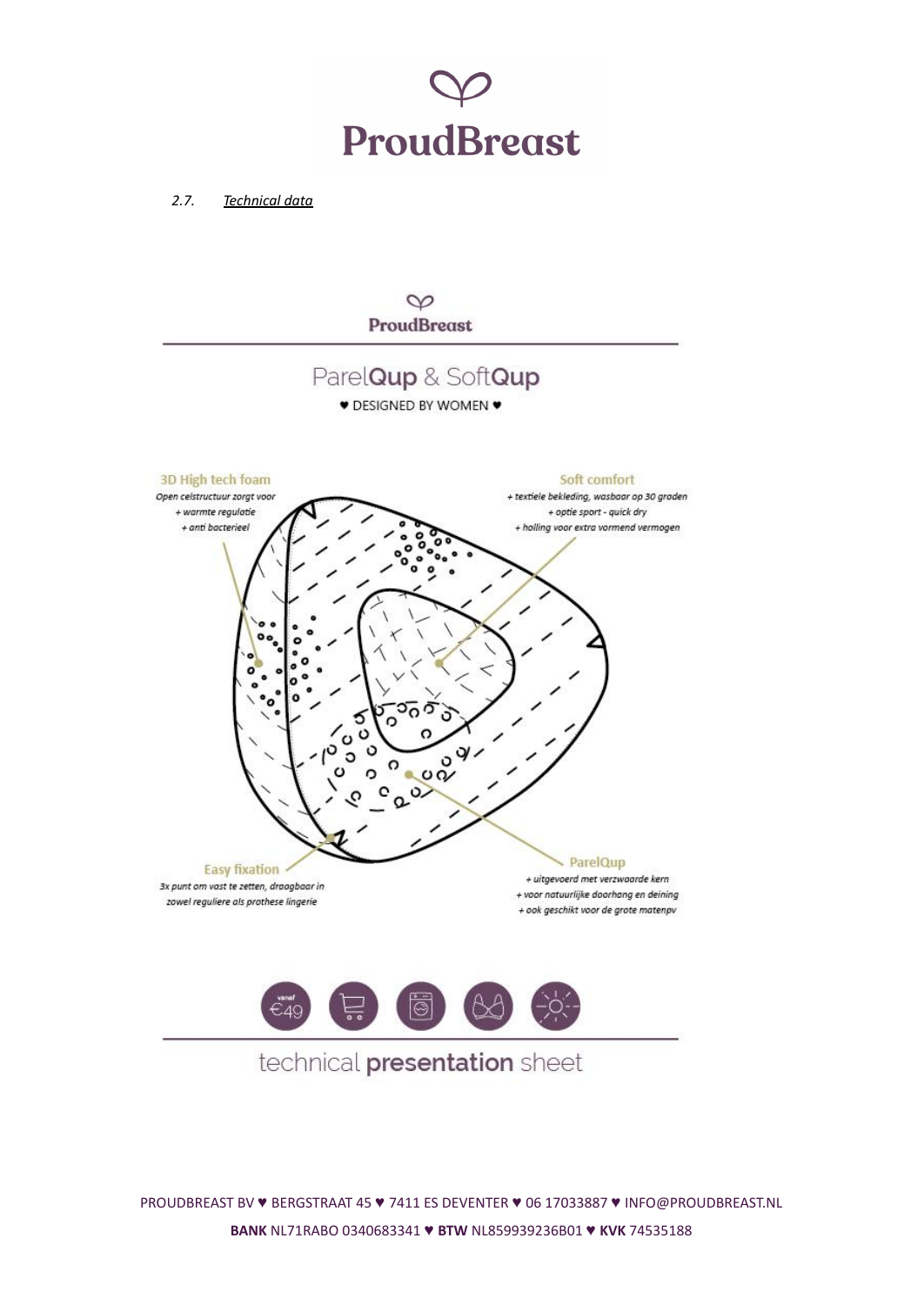

#### **3. Safety instructions**

#### *3.1. General*

The product is not classified as dangerous, does not contain any hazardous substances and does not pose a health hazard (if used according to instructions).

#### *3.2. Balance issues*

The Qup cannot cause any balance issues, as the Qup does not add a substantial weight. It is your personal body balance that you need to regain after losing a breast. If you feel you need more/other weight to find your balance, we advise you to consult your doctor or therapist.

#### **4. Usage**

*4.1. Fixation*

The Qups can be worn in various ways in combination with lingerie

- Wear the qups in regular lingerie by sewing it along the three pre-existing darts. A sewing kit is included on request. A short video tutorial is available on our site for attaching with needle and thread.
- Wear the qups in regular lingerie by fixing them with fashion tape
- Wear the qups in a standard prosthetic bra
- Wear the qups in regular bras with pockets
- Wear the qups in shirts or body's with pockets

#### *4.2. Sports met Qups*

The Qups are easy to use during sports. The moisture regulating features prevent sweat problems. For extra comfort during exercise, use the SportQup, which is finished with quick dry fabric.

## *4.3. Smells*

The Qups can take over odors such as sweat and smoke. In that case, the smell can easily be dispelled by washing the Qup at 30 degrees.

#### **5. Maintenance**

#### *5.1. Washing*

The Qups are washable at 30 degrees, preferably in a hand wash or a hand wash program. Due to the moisture-regulating characteristics, the Qups dry quickly. Centrifugation is not recommended for the ParelQups.

## *5.2. Repair*

Does the cover separate from the core? Then sew it back on, or send it back to ProudBreast so we can sew it back on. View the warranty conditions on our site for further repair options.